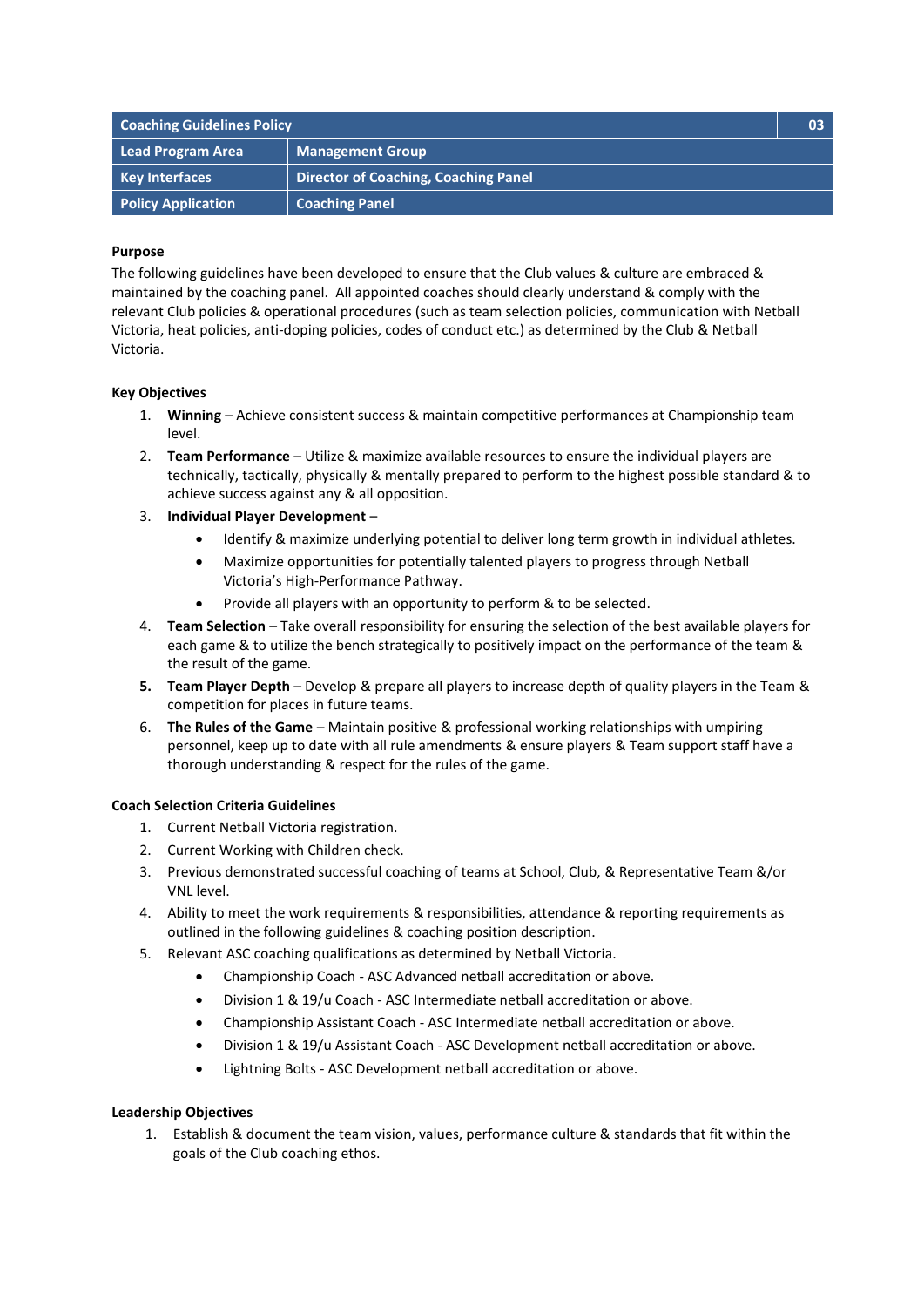- 2. Understand & & model the Club values through demonstrating personal credibility, honesty & high standards of integrity.
- 3. Effectively lead the Team & Team Support Staff, demonstrating interpersonal skills that include:
	- Being approachable & available to players & team support staff.
	- Listening well, demonstrating empathy, being attentive to & understanding of the views of others.
	- Being open to feedback & criticism.
	- The capacity to resolve interpersonal differences in a constructive manner.
	- Recognizing issues & problems early & resolving them effectively & with integrity.
	- Leading & delegating appropriate responsibilities to the Assistant Coach & appointed Support Staff.
	- Working well with other members of the Team Support staff both individually & as a group.
- 4. Contribute positively to establishing & maintaining team culture & spirit.
- 5. Remain positive, confident & decisive under pressure:
	- Maintain focus & control in pressure situations
	- Maintain positive relationships under pressure situations
	- Remain positive even after disappointment
	- Remain calm & confident with the ability to make objective, quick & good decisions in pressure situations
- 6. Ensure that clear & appropriate team protocols & standards are established & maintained.
- 7. Ensure that the Team maintains an appropriate standard of discipline off the court.
- 8. Establish a performance culture with the Team that:
	- Sets challenging performance expectations
	- Reinforces & champions positive results

## **Coaching Responsibilities & Objectives**

- 1. Participate as a member of the selection panel for your appointed Team &:
	- Demonstrate sound principles & methodology, including positional coverage & depth, in the team selection
	- Develop an understanding of & adhere to the criteria & guidelines documented in the Club selection policy, noting the following:
		- i. MUL teams are governed by the Club selection policy. Coaches are not permitted to recruit additional players during the season without the approval of the Committee of Management.
	- ii. Club policy is to promote players from within the Club. In the event of player shortages within a particular Team, coaches will be required in consultation with the Head Coach / Director of Coaching, to select replacement players from the existing player group.
	- iii. Coaches are expected to cooperate with one another in the promotion of players to accommodate player shortages in any given team. Where a conflict cannot be resolved amongst the coaching panel, the Coaches Coordinator will decide the outcome.
	- 2. As the 19/u program is regarded as a development program, the priority is to ensure that all players receive court time consistently. It is expected that those players not taking the court on a regular basis with the 19/u team will be given the opportunity to play with the Parkville Lightning Bolts in the Parkville Premier League Competition. Coaches are expected to comply with this requirement & work cooperatively to ensure that fringe 19/u players are given ongoing development opportunities.
	- 3. Supervise & mentor the Assistant Coach in both the training & competition environment, ensuring that they are actively involved in training program & match day preparations.
	- 4. Ensure that selection of the playing team is consistent with individual & team performance strengths & weaknesses, & with regard to opposition strengths & weaknesses, for each game.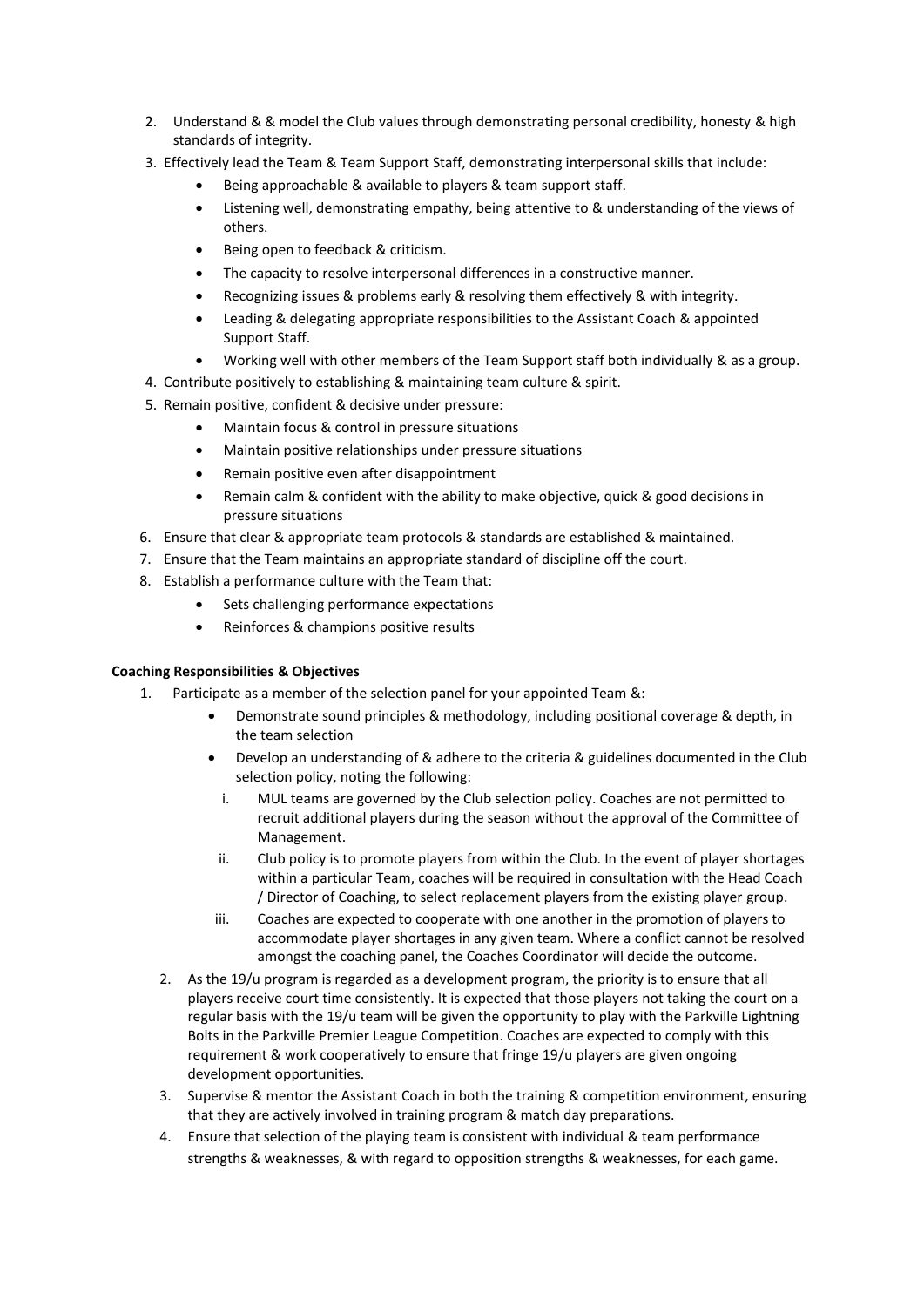- 5. Demonstrate an understanding of the position & sub group specific technical & tactical requirements.
- 6. Manage& develop player performances in training by:
	- Providing players with direct learning at a practical level through individual, specialist & team coaching instruction.
	- Creating awareness & understanding that assists the players to learn & develop.
	- Explaining the specific training objectives for each coaching session & wherever appropriate setting & measuring successful implementation.
	- Creating an environment that supports players in remaining focused throughout the training session.
	- Providing activities & practices that enhance the player's technical & tactical development while also helping players to be able to adapt & change within the training environment.
	- 7. Develop & practice game strategies to enhance strengths of own team & expose weaknesses in opposition teams.
- 8. Develop a club style of play & strategies across all teams, Development Squad through to Championship level.
- 9. Apply strategies to develop players' self-reliance, self-responsibility & leadership on & off the court.
- 10. Evaluate & assess individual & team performance, ensuring individuals are appropriately challenged, & provided with timely, specific & constructive feedback.
- 11. Encourage & work with players to set individual training goals & to monitor progress using training diaries.
- 12. Adapt training to meet the changing circumstances & to meet individual player needs.
- 13. Use a variety of approaches to player learning & use innovation effectively to enhance performance.
- 14. Adjust communication to different individuals.
- 15. Encourage players to have input into & take ownership of training sessions.
- 16. Manage & enhance player performance in competition by:
	- Understanding & creating an environment for the players to focus effectively pre-game.
	- Providing timely & effective feedback on performance.
	- Recognizing & adapting to the changing environment including use of tactical substitutions & changing game strategies.
	- Recognizing when the player(s) require support & provide it.
	- Using effective & varied player & game review procedures.
	- Clearly identifying errors/problems & taking appropriate corrective action.
	- Taking appropriate action to ensure that underperformance is effectively dealt with.
- 17. Improve performance by using technology & appropriate data:
	- Performance analysis used in preparation, during & after games.
	- Player review of their performances each week.
	- Performance analysis is shared with players appropriately & used to initiate improvement.

## **Planning & Organization**

- 1. Develop the Team training program including skill development sessions, fitness & conditioning sessions & recovery sessions (both pre-season & in competition) that include:
	- Development of an effective written periodised season plan which is reviewed regularly & adjusted accordingly allowing for possible barriers /challenges.
	- Integration of all aspects of sports science into training programs.
	- Well-structured training sessions that maximize usage of time & available resources.
- 2. Schedule individual sessions with players to discuss & plan their personalised DTE, mapping their total commitments & relating them to their DTE. The meetings should also establish engagement & commitment & define expectations & goals mutually for player, team & cub.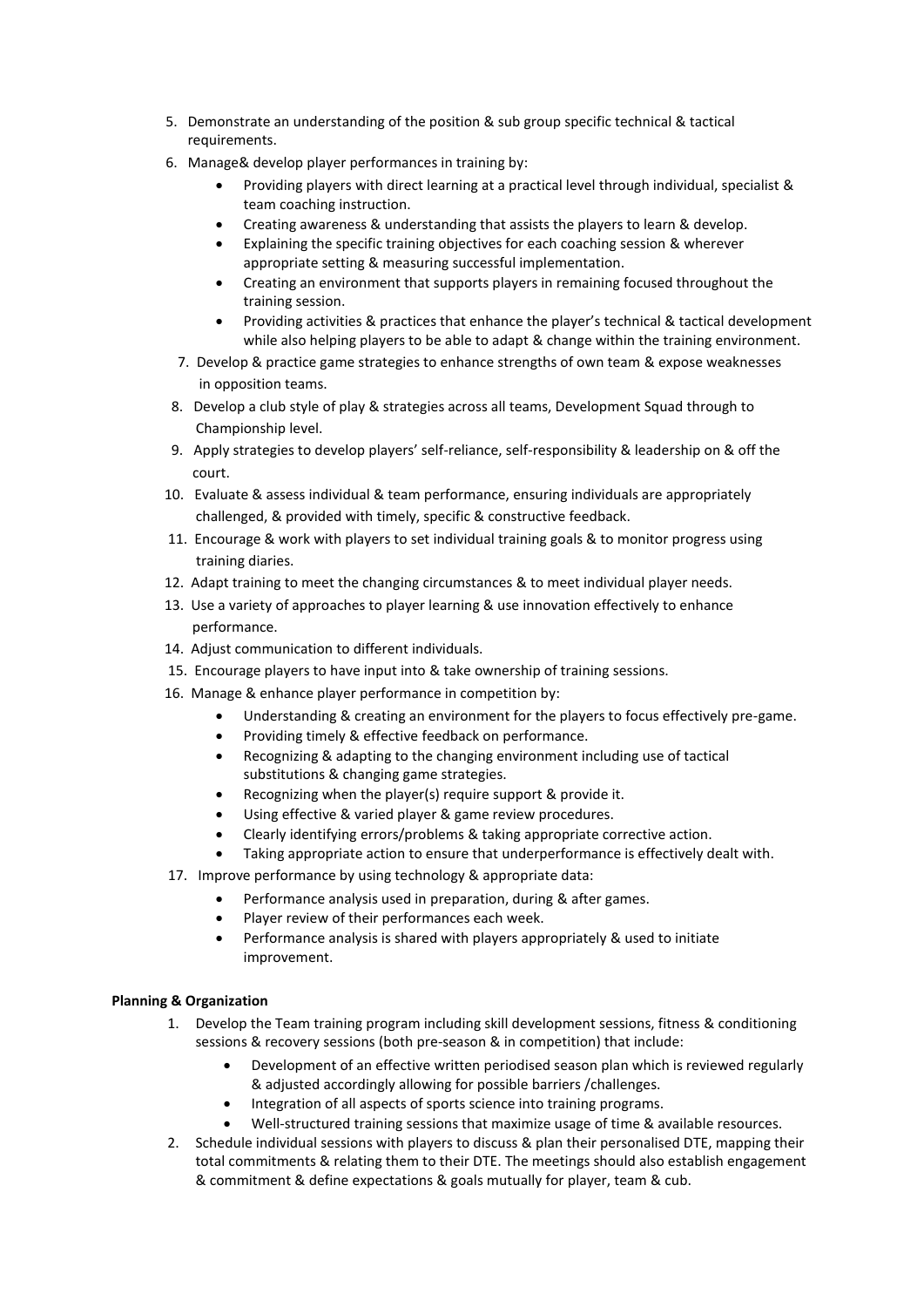- 3. Compile written player profiles for various stages of the program.
- 4. Establish time outside of training & provide support for players' personal development.
- 5. Ensure, where practical, that all players within the team are qualified prior to the commencement of the finals series.
- 6. Keep up to date records of all training sessions; match play; matters pertaining to players including injuries, training attendance etc. & make these available upon request to the Committee of Management.
- 7. Supervision of the players' personal training diaries.
- 8. In the event of player injury/illness, documentation provided by medical personnel as to when the affected player will be fit to return to training &/or match play must be presented to the Team Sports Trainer/Club Physiotherapist
- 9. Liaise with the Director of Coaching, re the organization of practice matches against other teams & clubs.
- 10. Liaise with the Director of Coaching, on all matters of Team organization & administration.
- 11. Ensure that the Club uniform is worn by all Players & Team Support Staff for all matches & official Club functions where required.

#### **Building Relationships**

- 1. Establish & maintain positive working relationships with & be accessible to the Committee of Management.
- 2. Establish & maintain positive working relationships with all Team Support Staff.
- 3. Establish & maintain positive working relationships with all other appointed Club coaches.
- 4. Share best practice coaching experiences with all other appointed Club coaches as appropriate or when required.
- 5. Establish & maintain professional working relationships with umpires & opposition club coaches.
- 6. Communicate openly & appropriately with players to ensure expectations are met by both groups.
- 7. Communicate clearly, concisely & with a high level of integrity to both the player & parent group & escalate issues of conflict that may arise with players & parents to the Director of Coaching.
- 8. Participate in Club promotional activities as required.
- 9. Ensure that Players & Support Staff understand the importance of their responsibility to portray the Club brand positively.

#### **Attendance**

1. Coaches will be required to attend the following:

- All scheduled team training sessions as determined by the Director of Coaching/Team Senior Coach.
- Attendance at & active participation in the annual Club Player Induction Day.
- Attendance at monthly coaching meetings with the Director of Coaching.
- Attendance at review meetings as scheduled by the Committee of Management.
- Attendance at compulsory Netball Victoria meetings & professional development sessions.
- 2. It is expected that all coaches will support the Club's development programs & community pathways through:
	- Attendance at Club Academy training sessions through the course of the year. All coaches will be expected to take part of the training session.
	- Attendance at community partner training sessions & selection trials as requested.
	- Attendance at Lightning Bolts matches on a rotational basis with the other members of the coaching panel.

#### **Reports**

1. The Senior Coach of each Team will be required to submit the following reports at the midpoint of the season